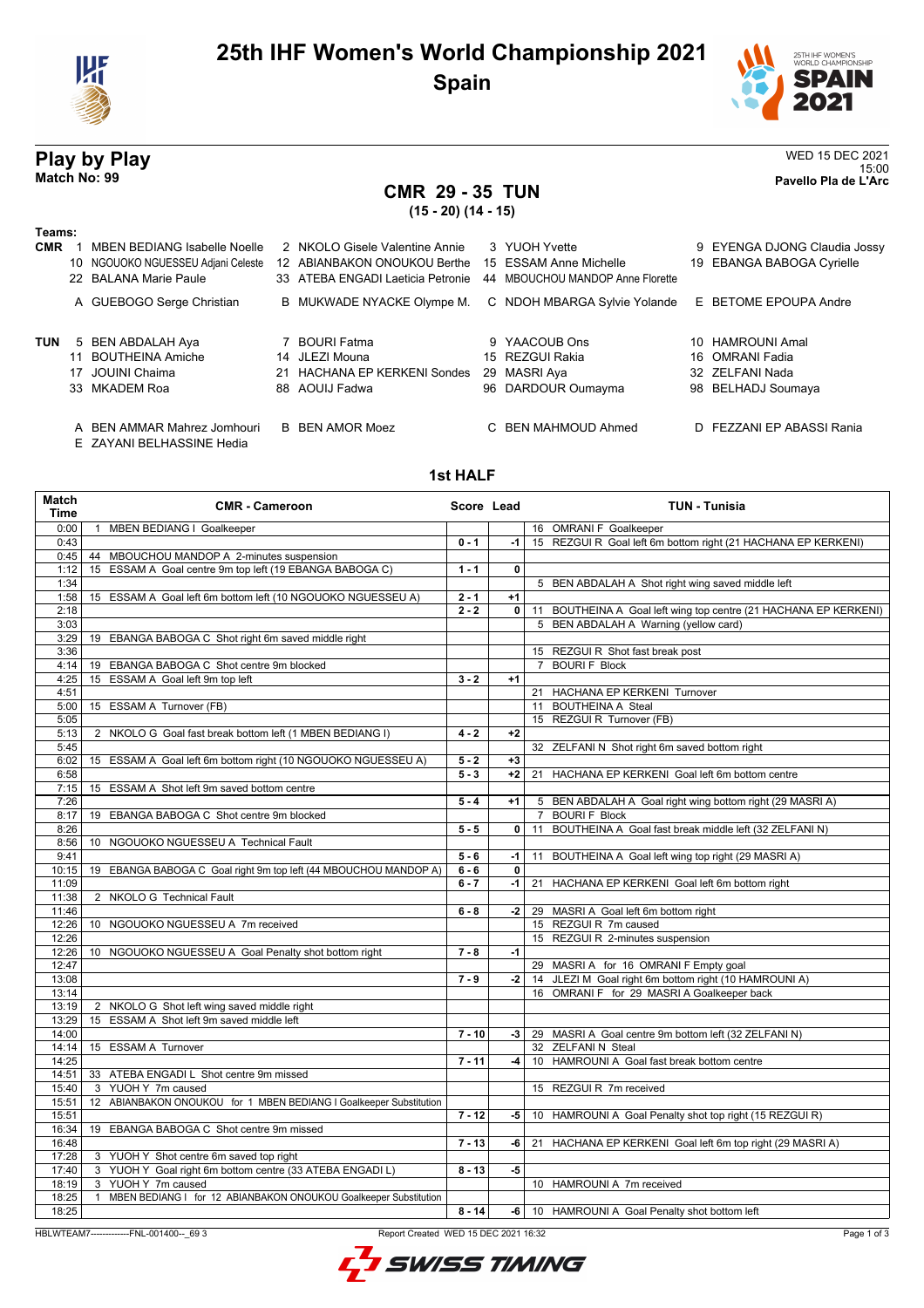



**Play by Play**<br>Match No: 99<br>Pavello Pla de L'Arc 15:00 **Match No: 99 Pavello Pla de L'Arc**

### **CMR 29 - 35 TUN (15 - 20) (14 - 15)**

**1st HALF**

| <b>Match</b><br><b>Time</b> | <b>CMR - Cameroon</b>                                                          | Score Lead |      | <b>TUN - Tunisia</b>                                                 |
|-----------------------------|--------------------------------------------------------------------------------|------------|------|----------------------------------------------------------------------|
| 18:39                       | 12 ABIANBAKON ONOUKOU for 1 MBEN BEDIANG I Goalkeeper Substitution             |            |      |                                                                      |
| 18:58                       | 19 EBANGA BABOGA C Goal centre 9m bottom right (10 NGOUOKO NGUESSEU A)         | $9 - 14$   | -5   |                                                                      |
| 19:09                       | 33 ATEBA ENGADI L Steal                                                        |            |      | 29 MASRI A Turnover                                                  |
| 19:13                       | 33 ATEBA ENGADI L Goal fast break middle right                                 | $10 - 14$  | $-4$ |                                                                      |
| 19:31                       |                                                                                | $10 - 15$  | $-5$ | 10 HAMROUNI A Goal right 6m middle left                              |
| 20:06                       | 10 NGOUOKO NGUESSEU A Shot left 9m saved middle right                          |            |      |                                                                      |
| 20:22                       | 19 EBANGA BABOGA C Shot centre 9m blocked                                      |            |      | 7 BOURIF Block                                                       |
| 20:36                       | 3 YUOH Y Goal centre 6m bottom right (2 NKOLO G)                               | $11 - 15$  | $-4$ |                                                                      |
| 21:01                       |                                                                                | $11 - 16$  | -5   | 29 MASRI A Goal centre 6m bottom centre                              |
| 21:12                       | 19 EBANGA BABOGA C Shot centre 9m saved bottom left                            |            |      |                                                                      |
| 21:38                       |                                                                                | $11 - 17$  | -6   | 21 HACHANA EP KERKENI Goal left 6m top left                          |
| 21:50                       | 33 ATEBA ENGADI L Goal left 9m top right (2 NKOLO G)                           | $12 - 17$  | $-5$ |                                                                      |
| 22:23                       |                                                                                |            |      | 21 HACHANA EP KERKENI Technical Fault                                |
| 23:06                       | 33 ATEBA ENGADI L Shot centre 9m saved middle centre                           |            |      |                                                                      |
| 23:13                       |                                                                                | $12 - 18$  | -6   | 21 HACHANA EP KERKENI Goal fast break top centre (32 ZELFANI N)      |
| 23:46                       | 33 ATEBA ENGADI L Shot centre 9m missed                                        |            |      |                                                                      |
| 23:52                       |                                                                                |            |      | 11 BOUTHEINA A Technical Fault                                       |
| 24:06                       | 19 EBANGA BABOGA C Goal right 6m middle left (33 ATEBA ENGADI L)               | $13 - 18$  | $-5$ |                                                                      |
| 24:36                       |                                                                                |            |      | 29 MASRI A Shot right 9m missed                                      |
| 24:43                       | 2 NKOLO G Shot fast break saved middle left                                    |            |      |                                                                      |
| 25:12                       |                                                                                |            |      | 32 ZELFANI N Shot right wing saved middle left                       |
| 25:39                       | 44 MBOUCHOU MANDOP A Shot right wing saved top centre                          |            |      |                                                                      |
| 25:44                       | 15 ESSAM A Steal                                                               |            |      | 7 BOURI F Turnover                                                   |
| 25:51                       | 19 EBANGA BABOGA C Turnover                                                    |            |      |                                                                      |
| 26:17                       |                                                                                | $13 - 19$  | -6   | 29 MASRI A Goal centre 9m top left                                   |
| 26:26                       | Team timeout                                                                   |            |      |                                                                      |
| 27:00                       | 33 ATEBA ENGADI L Turnover                                                     |            |      |                                                                      |
| 27:07                       |                                                                                |            |      | 10 HAMROUNI A Shot fast break saved bottom left                      |
| 27:32                       | 10 NGOUOKO NGUESSEU A Turnover                                                 |            |      |                                                                      |
| 27:38                       |                                                                                |            | $-5$ | 7 BOURI F Shot fast break saved middle right                         |
| 28:03<br>28:25              | 33 ATEBA ENGADI L Goal centre 9m bottom left (10 NGOUOKO NGUESSEU A)   14 - 19 |            |      |                                                                      |
| 29:03                       | 33 ATEBA ENGADI L 7m received                                                  |            |      | 29 MASRI A Shot right 6m saved bottom right<br>15 REZGUI R 7m caused |
| 29:03                       |                                                                                |            |      | 15 REZGUI R 2-minutes suspension                                     |
| 29:03                       |                                                                                |            |      |                                                                      |
|                             |                                                                                |            |      | 33 MKADEM R for 16 OMRANI F Goalkeeper Substitution                  |
| 29:03<br>29:23              | 10 NGOUOKO NGUESSEU A Penalty shot post                                        |            |      | 16 OMRANI F for 33 MKADEM R Goalkeeper Substitution                  |
| 29:27                       |                                                                                |            |      | 14 JLEZI M for 16 OMRANI F Empty goal                                |
| 29:27                       |                                                                                |            |      | Team timeout                                                         |
| 29:38                       |                                                                                | $14 - 20$  | -6   | 11 BOUTHEINA A Goal left wing top centre (10 HAMROUNI A)             |
| 29:40                       |                                                                                |            |      | 16 OMRANI F for 29 MASRI A Goalkeeper back                           |
| 29:50                       | 15 ESSAM A Goal right 6m bottom centre                                         | $15 - 20$  | -5   |                                                                      |
| 29:59                       |                                                                                |            |      | 29 MASRI A Shot centre 9m saved top left                             |
|                             |                                                                                |            |      |                                                                      |

### **2nd HALF**

| Match<br>Time | <b>CMR - Cameroon</b>                                      | Score Lead |      | TUN - Tunisia                                              |
|---------------|------------------------------------------------------------|------------|------|------------------------------------------------------------|
| 30:00         | ABIANBAKON ONOUKOU Goalkeeper<br>12                        |            |      |                                                            |
| 30:22         | 10 NGOUOKO NGUESSEU A Turnover                             |            |      |                                                            |
| 30:59         |                                                            |            |      | 10 HAMROUNI A Shot centre 9m saved top left                |
| 31:40         | NGOUOKO NGUESSEU A Turnover<br>10 <sup>1</sup>             |            |      | 21 HACHANA EP KERKENI Steal                                |
| 31:46         |                                                            |            |      | <b>BOURI F</b> Technical Fault                             |
| 32:45         | EBANGA BABOGA C Turnover<br>19                             |            |      |                                                            |
| 33:20         |                                                            | $15 - 21$  | -6   | 21 HACHANA EP KERKENI Goal left 6m top right (29 MASRI A)  |
| 33:41         |                                                            |            |      | 16 OMRANI F for 14 JLEZI M Goalkeeper back                 |
| 33:45         | EBANGA BABOGA C Turnover<br>19                             |            |      | <b>BOURIF</b> Steal                                        |
| 33:51         |                                                            |            |      | 21 HACHANA EP KERKENI Shot fast break post                 |
| 33:57         |                                                            |            |      | BEN ABDALAH A Shot centre 6m saved middle right<br>5.      |
| 34:23         |                                                            | $15 - 22$  | $-7$ | 29 MASRI A Goal centre 6m top centre                       |
| 34:53         | ESSAM A Shot centre 9m missed<br>15                        |            |      |                                                            |
| 35:18         |                                                            |            |      | 21 HACHANA EP KERKENI Turnover                             |
| 35:26         | 3 YUOH Y Turnover                                          |            |      | 14 JLEZI M Steal                                           |
| 35:32         |                                                            | 15 - 23    | -8   | BOUTHEINA A Goal fast break middle left (14 JLEZI M)<br>11 |
| 35:58         | 9 EYENGA DJONG C Goal left wing bottom centre (15 ESSAM A) | 16 - 23    | -7   |                                                            |
| 35:59         |                                                            |            |      | 5 BEN ABDALAH A 2-minutes suspension                       |
| 36:17         |                                                            |            |      | 32 ZELFANIN for 16 OMRANIF Empty goal                      |
| 36:30         |                                                            |            |      | 14 JLEZI M Technical Fault                                 |
| 36:35         |                                                            |            |      | 16 OMRANI F for 32 ZELFANI N Goalkeeper back               |

HBLWTEAM7-------------FNL-001400--\_69 3 Report Created WED 15 DEC 2021 16:32